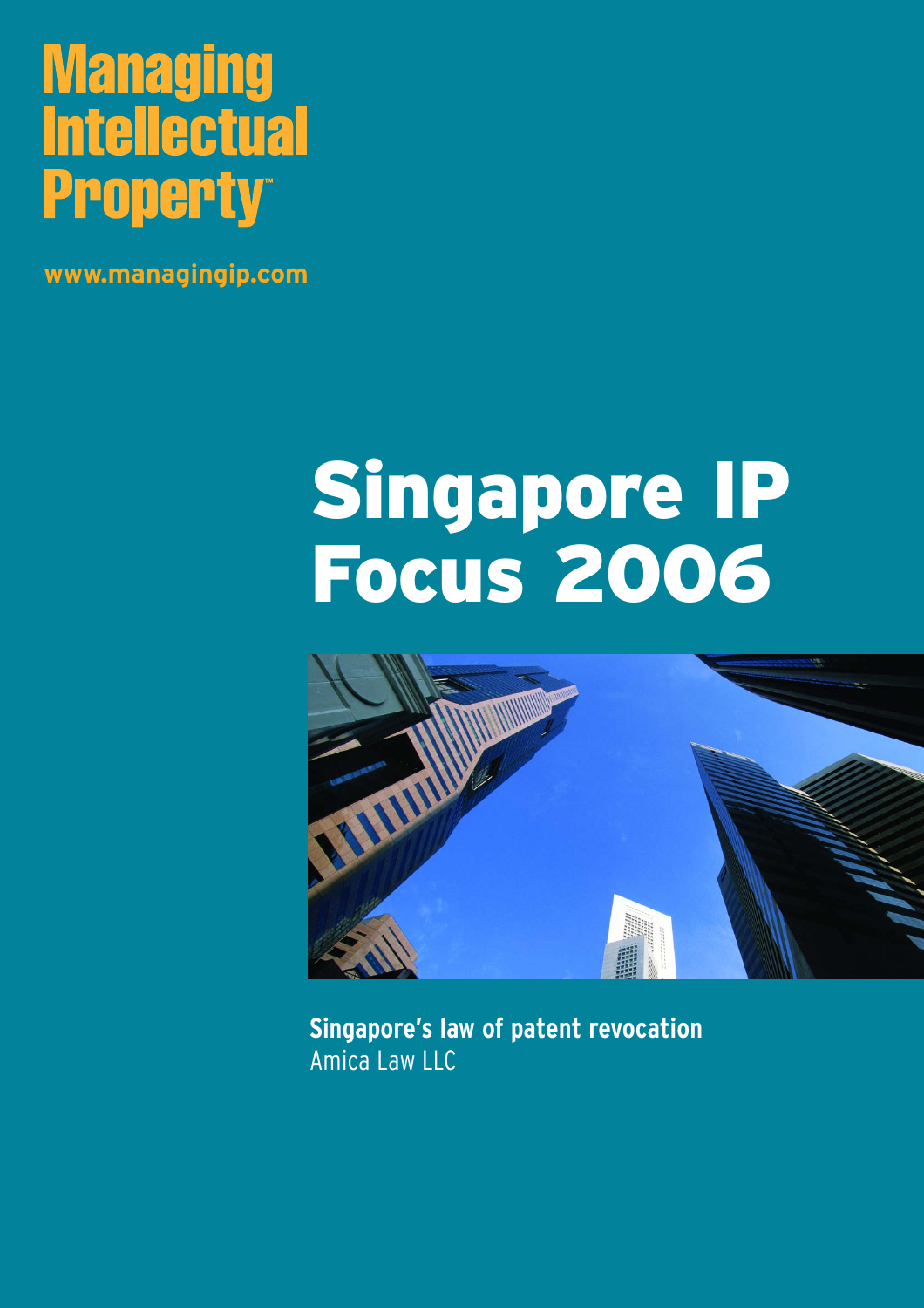Singapore's Registrar of Patents has wide powers to revoke a patent once it has been granted. **Winnie Tham** and **Jason Chan** of **Amica Law LLC** explain what the rules mean for IP applicants and challengers alike

## Singapore's law of patent revocation

ince Singapore set up an independent patent system on February 23 1995, the number of granted patents has increased steadily. For example, in 1995, there were 1,750 patents compared to 7,680 patents in 2005. As the system matures, there is increasing interest in proceeding with patent revocation in Singapore, usually as part of a concerted global strategy.

Since there is no pre-grant opposition procedure in Singapore, a patent can only be challenged after grant. The power to revoke patents is given to the Registrar of Patents and can be found in Section 80(1) Patents Act. The relevant grounds for revocation are:

- The invention is not a patentable invention.
- The patent was granted to a person who was not entitled to be granted that patent.
- The specification of the patent does not disclose the invention clearly and completely for it to be performed by a person skilled in the art.
- The matter disclosed in the specification extends beyond that disclosed in the application for the patent as filed, or if filed pursuant to an earlier application or a UK application, then those relevant applications.
- An amendment or a correction has been made to the patent or application which should not have been allowed.
- The patent was obtained fraudulently, or there was misrepresentation or nondisclosure or inaccurate disclose of any prescribed material information.
- The patent is one of two or more patents for the same invention having the same priority date and filed by the same party or successor in title (otherwise known as double patenting).

In this article, we focus on some of the grounds for patent revocation, best practices in prosecution and the revocation proceedings.

#### Ensure your invention is patentable

What may be surprising is that revocation for non-patentability remains possible even though Section 30 of the Singapore

do not meet the patentability requirements of novelty, inventive step and industrial applicability. Singapore has, in part, a so-called self-assessment system, which requires only that claims or related claims be examined, but not necessarily allowed. Nonetheless, patentees should strive to ensure the final set of claims for grant is in good order.

Patents Act permits the grant of claims in applications which

Due to the structure of our patent prosecution system it is possible for a patentee to rely on an examination report which is unfavourable or deficient (but is sufficient for grant). In such cases, the patentee usually makes further voluntary claim amendments or additions after the establishment of the report. At that time, it would be advisable for the patentee to place other validating material on record to support the amendments

Winnie Tham is a director of Amica Law LLC and has more than 13 years' experience in intellectual property. She handles all aspects of IP protection, prosecution and management in Singapore and overseas, including advising on legal aspects and strategies for protection for new inventions, products and designs, and drafting commercial IP agreements in connection with mergers and acquisitions of companies involved in real estate, life sciences and the food and beverage industry.

Winnie has a Bachelor of Laws (Hons) and a Bachelor of Science degree with a major in pharmacology and a minor in biochemistry. She is a registered patent agent and an advocate and solicitor of the Supreme Court of Singapore. Winnie has also been called to the Bar of the Supreme Court of Victoria, Australia. She sits on the editorial team for the Asian Patent Attorney's Association and is a member of the Patent Examination Committee of the Board of Patent Examiners. Winnie has been consistently recommended as one of Singapore's leading IP lawyers by the *Asia Pacific Legal 500* (2001/2002, 2002/2003, 2003/2004, 2004/2005 and 2005/2006).

#### Jason Chan



Jason Chan is a director with Amica Law LLC. He has more than 14 years' experience in IP and technology disputes and has been involved in several significant IP cases in Singapore, including recent infringement cases involving copyright in movies and a patent for an electronic storage device. He manages anti-piracy programmes for major consumer product companies and frequently advises on legal issues relating to telecommunications laws and agreements, IT, software, database and privacy, and internet and domain name disputes.

Jason is an advocate and solicitor of the Supreme Court of Singapore, as well as a registered patent agent. He is certified under the Federation Internationale des Conseils en Propriete Industrielle (FICPI) South East Asia Patent Drafting program. He regularly conducts IP courses and is active in AIPPI Singapore and APAA Singapore.

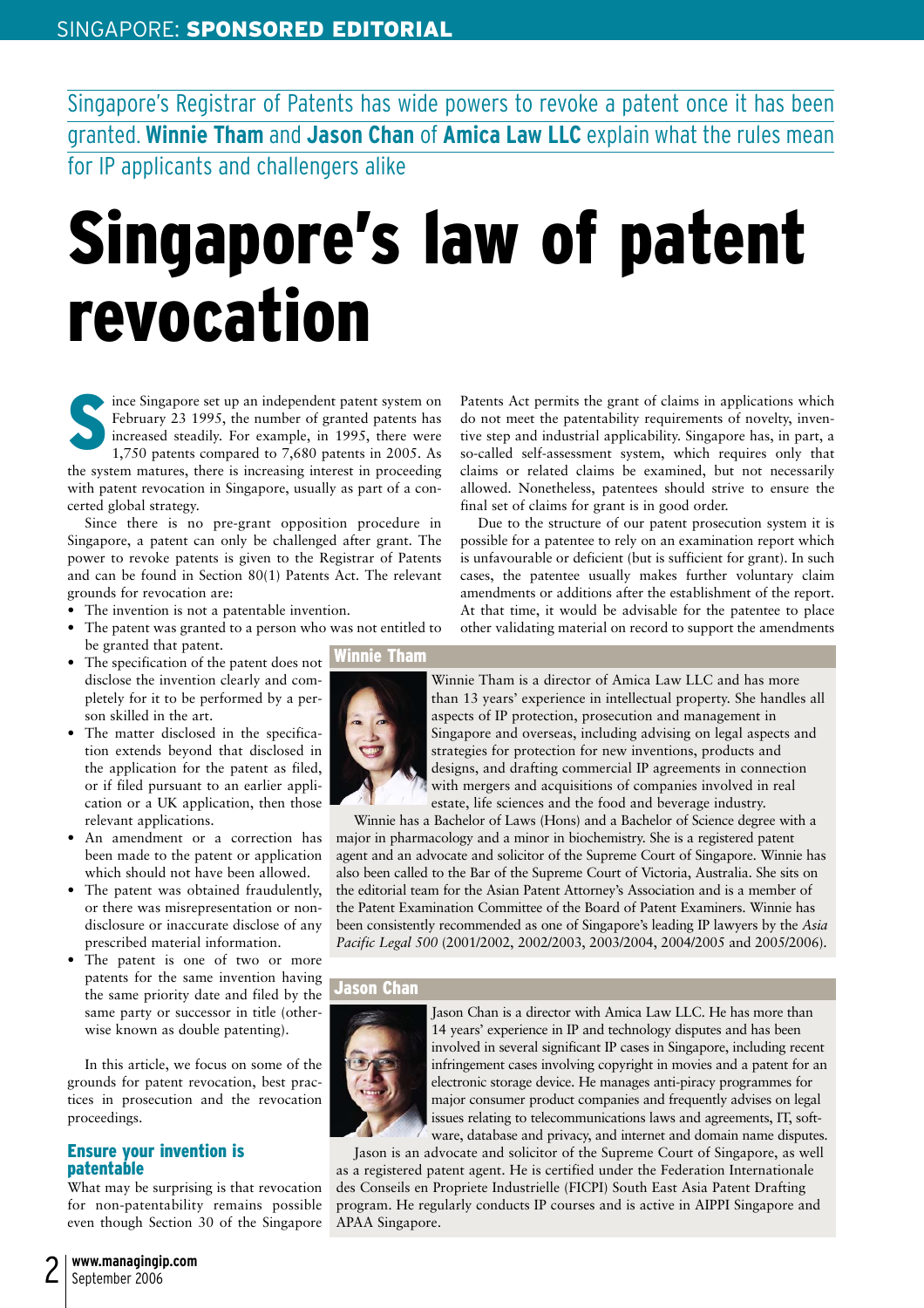

or additions. Also, where there is any doubt over the final set of claims, a post-grant search and examination procedure is available for a more definitive opinion. Adopting these steps should help reduce the risk of the patent being revoked for lack of patentability.

#### Check for entitlement

This ground of revocation may only be applied for by a person who has been found by the court in an action for a declaration or under Section 47 proceedings to determine entitlement to be the true owner. It is important to note that the applicant for revocation has up to two years from the date of grant to file the revocation. If you are out of time, you need to prove that the patentee knew at the time of the grant or of the transfer of the patent to him that he was not entitled to the patent.

As a result, if there is an ownership issue, it is best to move quickly in the application for revocation, as time is required to obtain the requisite order or declaration.

#### Sufficiency of disclosure

A patent may be revoked if the specification does not disclose the invention clearly and completely in a way that allows it to be performed by the skilled addressee. While there is no

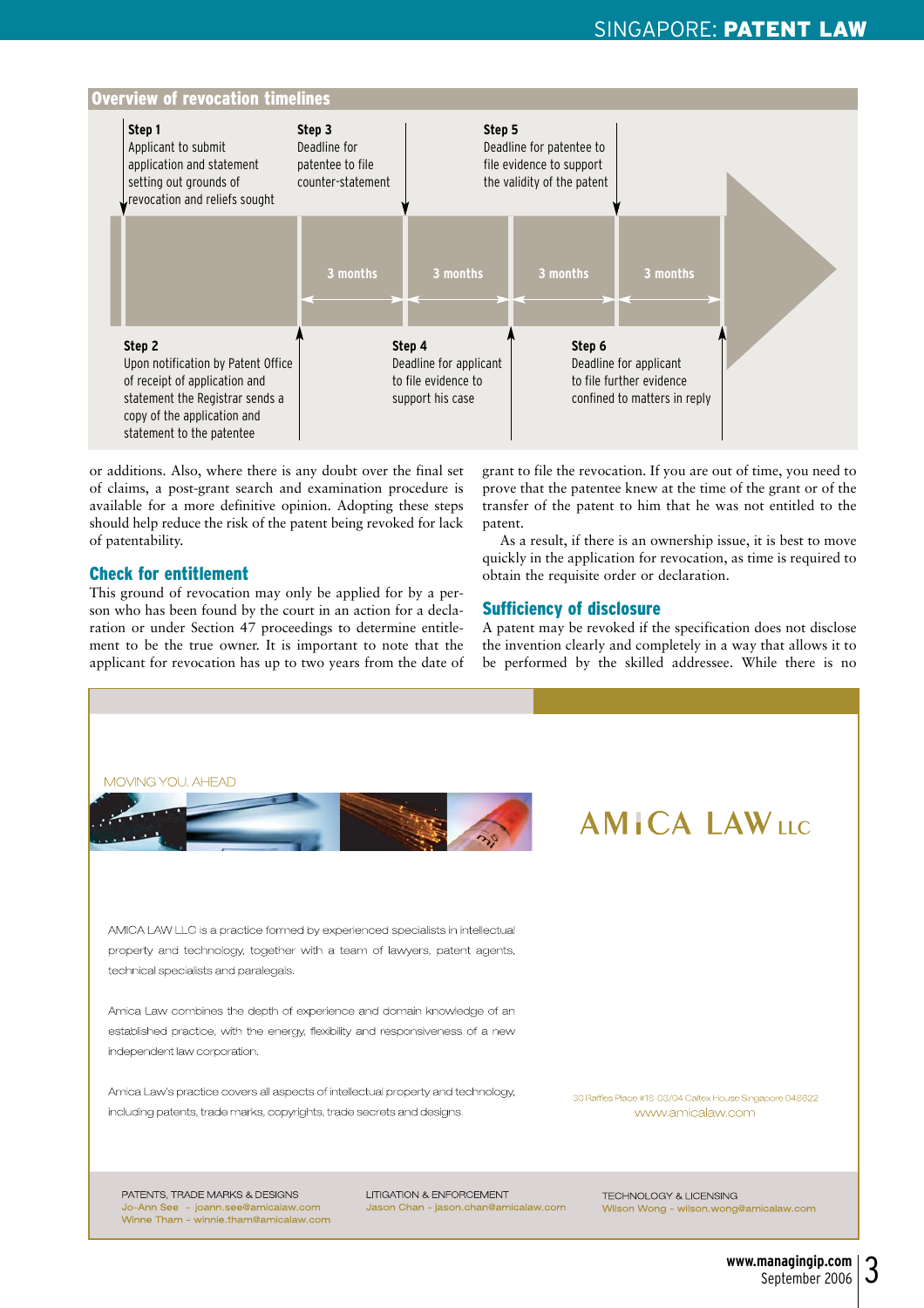requirement that the specification(s) be absolutely clear and complete in every detail, they must be sufficient to enable a skilled addressee to make or perform the invention using his stock of common general knowledge, without having to undertake further research or trials.

The need for careful preparation of the specifications is also important in the context of amendments. This is because although a patent can be amended, any amendment resulting in disclosure of additional matter or extension of the protection of the patent is prohibited. What this means is that it

*Optical Co Pte Ltd* [2002] SGHC 238), the defendant successfully argued that as the scope of the US application was narrower than the Singapore patent and rendered the invention disclosed in the former to be substantially different from the invention disclosed in the latter, the patentee had furnished false material information. This case demonstrates the need for careful scrutiny of information disclosed in patent applications, since what may be permissible or immaterial in one country may not be so in another.

Due to the structure of our patent prosecution system it is possible for a patentee to rely on an examination report which is unfavorable or deficient

becomes critical that the original specifications, including any drawings and abstract, already contain language and matters that can be used to provide clear and sufficient support for the amendments.

#### Make proper disclosure of information

The issue of proper disclosure was discussed in a recent case in Singapore (*Trek Technology (S) Pte Ltd v FE Global Electronics* [2005] SGHC 90), where the defendants sought to argue that the patent should be revoked because of the following alleged misrepresentation, namely that the invention was not developed by the patentee but by an employee of a company related to the patentee.

The Court found that it must be demonstrated that the misrepresentation had actually deceived or materially induced the Registrar into granting the patent before the court will revoke the patent. In short, the misrepresentation must be such as to have resulted in or contributed to the grant of the patent. The Court also found that the ground of misrepresentation (Section  $80(1)(f)(ii)$ ) extends to all types of inaccuracies that lie in a patent application or certificate of grant, including mis-

### A patent may be revoked if the specification does not disclose the invention clearly and completely in a way that allows it to be performed by the skilled addressee

representation about ownership. The Court opined that under Singapore's regime of limited assessment, it is essential that patentees ensure any information provided in a patent application leading up to the entry into the international or national phases and ultimately to grant, must be accurate. This would mean that even the listing of inventors should be accurate.

In a case involving a Singapore patent granted based on a corresponding US application (*Contour Optik Inc v Pearl's* It is also important to note that the reference to prescribed material information is particularly relevant to those applications filed prior to July 1 2004 that rely on corresponding applications in Australia, Canada, New Zealand, the UK, the US and the European Patent Office. By reason of the broad nature of the term "material information" and the threat of revocation for non-disclosure or misrepresentation, patent applicants should remember that all relevant corresponding applications have to be all disclosed to the Patent Office, even though

the applicant need only rely on one corresponding application.

#### Procedure for revocation

The application to revoke a patent is made by way of a prescribed form (Patents Form PF35), accompanied by a statement setting out fully the grounds of revocation, the facts and the relief which the applicant seeks. A copy of the application and the statement will be provided to the patentee by the Patent Office.

Within three months from receipt of the application and the statement, the patentee has to file a counter-statement setting out fully the grounds upon which the application is contested. At this time, it is permitted to file an application to amend the specification of the patent. Since the counter-statement forms the pleaded case of the patentee, it is critical that the statement be sufficiently comprehensive. If amendments are sought, then the proposed amendments must comply with the statutory requirements (ie that the amendments do not result in disclosure of additional matter or extension of the patent's protection). If no counter-statement is filed, the application for revocation will proceed without the patentee, but the Registrar will treat each specific fact set out in the

> statement as conceded, except insofar as it is contradicted by other documents in the Registrar's possession.

The applicant for revocation may, within three months of receiving the counterstatement and a copy of the amendment (if any), file evidence in support of the case. Within three months thereafter, the patentee may file evidence in support of the validity of the patent. As the period of three months may be insufficient to prepare a proper response, it is prudent for patentees to prepare evidence in advance, once noti-

fied of the revocation proceedings. Within three months from receipt of the patentee's evidence, the applicant may file further evidence confined to matters strictly in reply. No further evidence shall be filed by either party, without leave. The Registrar is at liberty to give further directions on subsequent procedure. Thereafter, a hearing date will be set down.

It is apparent that proceedings for revocation move rather quickly. For both parties, it is important that they gather and assess evidence as early as possible, and if non